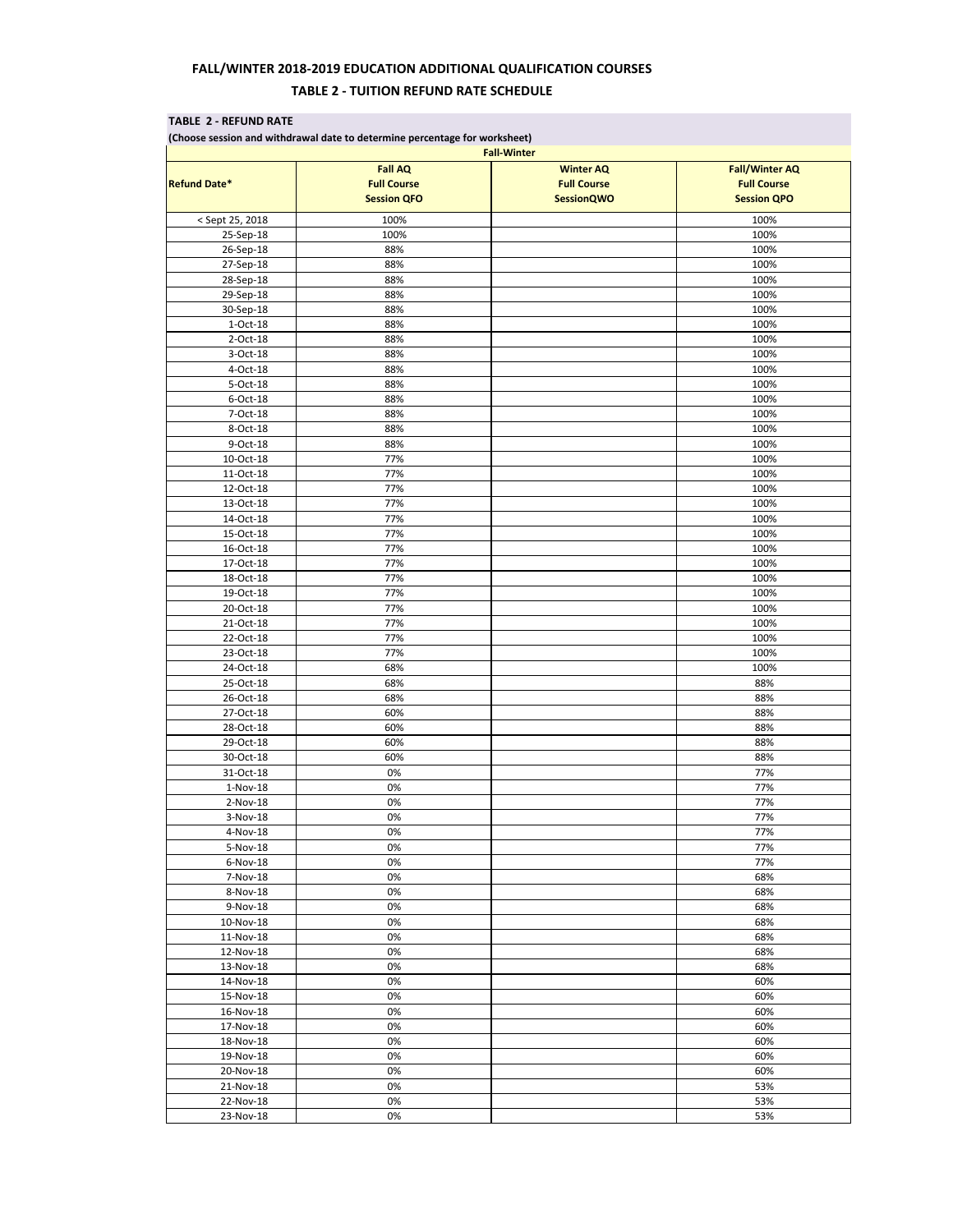## **FALL/WINTER 2018-2019 EDUCATION ADDITIONAL QUALIFICATION COURSES TABLE 2 - TUITION REFUND RATE SCHEDULE**

| (Choose session and withdrawal date to determine percentage for worksheet) |                                          |                                         |                                          |           |
|----------------------------------------------------------------------------|------------------------------------------|-----------------------------------------|------------------------------------------|-----------|
| <b>Fall-Winter</b>                                                         |                                          |                                         |                                          |           |
|                                                                            | <b>Fall AQ</b>                           | <b>Winter AQ</b>                        | <b>Fall/Winter AQ</b>                    |           |
| <b>Refund Date*</b>                                                        | <b>Full Course</b><br><b>Session QFO</b> | <b>Full Course</b><br><b>SessionQWO</b> | <b>Full Course</b><br><b>Session QPO</b> |           |
|                                                                            |                                          |                                         |                                          | 24-Nov-18 |
| 25-Nov-18                                                                  | 0%                                       |                                         | 53%                                      |           |
| 26-Nov-18                                                                  | 0%                                       |                                         | 53%                                      |           |
| 27-Nov-18                                                                  | 0%                                       |                                         | 53%                                      |           |
| 28-Nov-18                                                                  | 0%                                       |                                         | 47%                                      |           |
| 29-Nov-18                                                                  | 0%                                       |                                         | 47%                                      |           |
| 30-Nov-18                                                                  | 0%                                       |                                         | 47%                                      |           |
| 1-Dec-18                                                                   | 0%                                       |                                         | 47%                                      |           |
| 2-Dec-18                                                                   | 0%                                       |                                         | 47%                                      |           |
| 3-Dec-18                                                                   | 0%                                       |                                         | 47%                                      |           |
| 4-Dec-18                                                                   | 0%                                       |                                         | 47%                                      |           |
| 5-Dec-18                                                                   | 0%                                       |                                         | 41%                                      |           |
| 6-Dec-18                                                                   | 0%                                       |                                         | 41%                                      |           |
| 7-Dec-18                                                                   | 0%                                       |                                         | 41%                                      |           |
| 8-Dec-18                                                                   | 0%                                       |                                         | 41%                                      |           |
| 9-Dec-18                                                                   | 0%                                       |                                         | 41%                                      |           |
| 10-Dec-18                                                                  | 0%                                       |                                         | 41%                                      |           |
| 11-Dec-18                                                                  | 0%                                       |                                         | 41%                                      |           |
| 12-Dec-18                                                                  | 0%                                       |                                         | 36%                                      |           |
| 13-Dec-18                                                                  | 0%                                       |                                         | 36%                                      |           |
| 14-Dec-18                                                                  | 0%                                       |                                         | 36%                                      |           |
| 15-Dec-18                                                                  | 0%                                       |                                         | 36%                                      |           |
| 16-Dec-18                                                                  | 0%                                       |                                         | 36%                                      |           |
| 17-Dec-18                                                                  | 0%                                       |                                         | 36%                                      |           |
| 18-Dec-18                                                                  | 0%                                       |                                         | 36%                                      |           |
| 19-Dec-18                                                                  | 0%                                       |                                         | 32%                                      |           |
| 20-Dec-18                                                                  | 0%                                       |                                         | 32%                                      |           |
| 21-Dec-18                                                                  | 0%                                       |                                         | 32%                                      |           |
| 22-Dec-18                                                                  | 0%                                       |                                         | 32%                                      |           |
| 23-Dec-18                                                                  | 0%                                       |                                         | 32%                                      |           |
| 24-Dec-18                                                                  | 0%                                       |                                         | 32%                                      |           |
| 25-Dec-18                                                                  | 0%                                       |                                         | 32%                                      |           |
| 26-Dec-18                                                                  | 0%                                       |                                         | 28%                                      |           |
| 27-Dec-18                                                                  | 0%                                       |                                         | 28%                                      |           |
| 28-Dec-18                                                                  | 0%                                       |                                         | 28%                                      |           |
| 29-Dec-18                                                                  | 0%                                       |                                         | 28%                                      |           |
| 30-Dec-18                                                                  | 0%                                       |                                         | 28%                                      |           |
| 31-Dec-18                                                                  | 0%                                       |                                         | 28%                                      |           |
| $1$ -Jan- $19$                                                             | 0%                                       |                                         | 28%                                      |           |
| $2$ -Jan-19                                                                | 0%                                       |                                         | 25%                                      |           |
| 3-Jan-19                                                                   | 0%                                       |                                         | 25%                                      |           |
| 4-Jan-19                                                                   | 0%                                       |                                         | 25%                                      |           |
| 5-Jan-19                                                                   | 0%                                       |                                         | 25%                                      |           |
| $6$ -Jan-19                                                                | 0%                                       |                                         | 25%                                      |           |
| 7-Jan-19                                                                   | 0%                                       |                                         | 21%                                      |           |